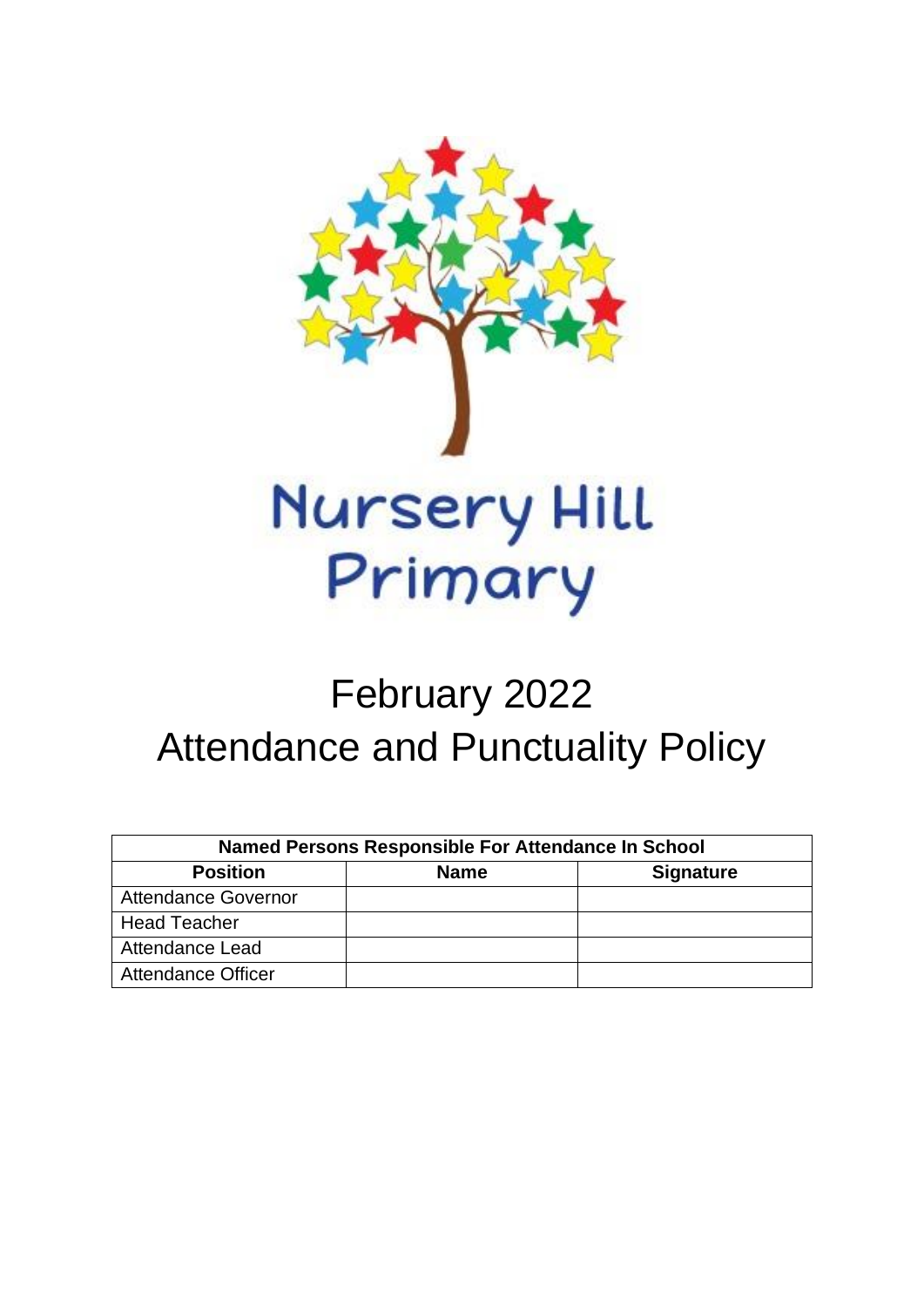# **Contents**

| Section                                               | Page           |
|-------------------------------------------------------|----------------|
| <b>Introduction</b>                                   | 3              |
| <b>Aims/Objectives</b>                                | 3              |
| <b>Statutory Duty of Schools</b>                      |                |
| <b>Legal Framework</b>                                | $\overline{4}$ |
| <b>Parental Responsibility and/or Day-to-Day Care</b> | $\overline{4}$ |
| <b>How to Report an Absence</b>                       | 5              |
| <b>Categories of Absence</b>                          | 5              |
| <b>Authorised Absence</b>                             | 5              |
| <b>Unauthorised Absence</b>                           | 5              |
| <b>Punctuality</b>                                    | 5              |
| <b>Persistent Absences</b>                            | 6              |
| <b>Roles and Responsibilities</b>                     | $\overline{7}$ |
| <b>Governors</b>                                      | $\overline{7}$ |
| <b>Leadership Team</b>                                | $\overline{7}$ |
| <b>Attendance Lead</b>                                | 7              |
| <b>Class Teachers</b>                                 | 8              |
| <b>Administration Staff</b>                           | 8              |
| <b>Parents</b>                                        | 8              |
| <b>Pupils</b>                                         | 9              |
| <b>Monitoring Procedures</b>                          | 9              |
| <b>Staged Approach</b>                                | 9              |
| Stage 1                                               | 9              |
| Stage 2                                               | 9              |
| Stage 3                                               | 10             |
| Stage 4                                               | 10             |
| <b>Rewards</b>                                        | 10             |
| <b>Leave of Absence Regulations</b>                   | 11             |
| <b>Performance</b>                                    | 12             |
| <b>Nursery</b>                                        |                |
| <b>Deletions from the Register</b>                    |                |
| <b>Attendance Compliance and Enforcement Service</b>  |                |
| <b>Ratification and Review</b>                        |                |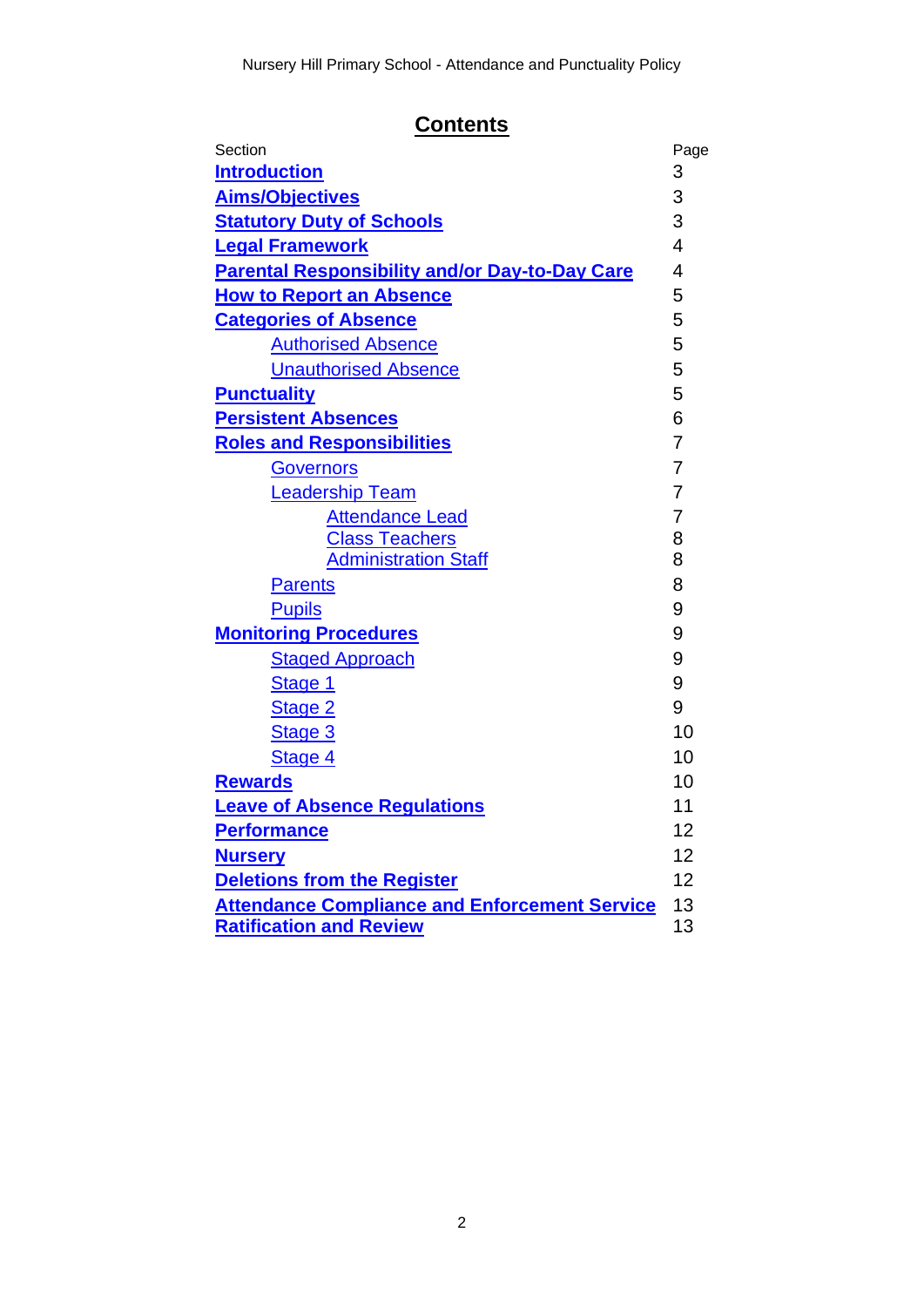## <span id="page-2-0"></span>**Introduction:**

Nursery Hill Primary School provides a welcoming and caring environment, whereby each member of the school community feels part of the school community and secure. We expect all children on roll to attend every day, when the school is in session, as long as they are fit and healthy enough to do so. We do all we can to encourage the children to attend, and to put in place appropriate procedures to enable attendance. We believe that the most important factor in promoting good attendance is development of positive attitudes towards school. To this end, we strive to make our school a happy and rewarding experience for all children.

## <span id="page-2-1"></span>**Aims/Objectives:**

We will always encourage pupils to strive for 100% attendance, however, we do understand that this is not always possible and have therefore set a school attendance target of 96% for the academic year 2021/2022. To support this we will aim to:

- Improve the overall percentage of pupils at school.
- Make attendance and punctuality a priority for all those associated with the school including pupils, parents, teachers and governors.
- Develop a framework which defines agreed roles and responsibilities and promotes consistency in carrying out designated tasks.
- Provide support, advice and guidance to parents and pupils.
- Further develop positive and consistent communication between home and school.
- Implement a system of rewards and interventions.
- Promote effective partnerships with the Attendance, Compliance and Enforcement (ACE) Service and with other services and agencies.
- Recognise the needs of the individual pupil when planning reintegration following significant periods of absence.
- Develop a systematic approach to gathering and analysing attendance related data

## <span id="page-2-2"></span>**Statutory Duty of Schools:**

Under The Education (Pupil Registration) (England) Regulations 2006, the governing body is responsible for making sure the school keeps an attendance register that records which pupils are present or absent at the start of both the morning and the afternoon sessions of the school day. This register will also indicate whether an absence was authorised or unauthorised.

An entry must be made on the attendance register for all pupils of compulsory school age who are on the school's admission roll. We follow Department for Education (DfE) guidance when coding attendance for Nursery children. In line with the Charlie Taylor report on Improving Attendance (2012), we monitor the attendance of our children and aim to support parents in improving attendance where there is a concern.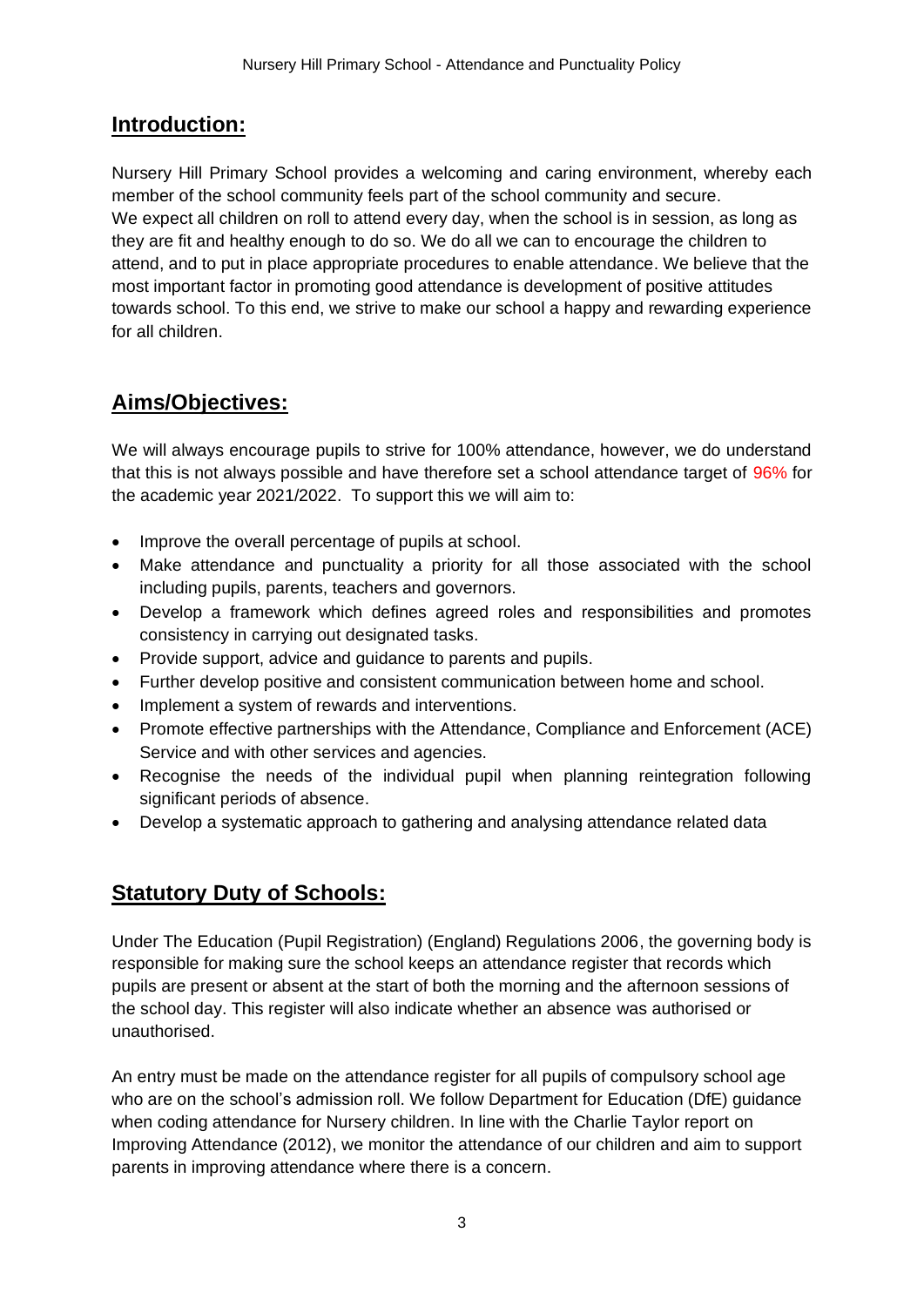## <span id="page-3-1"></span>**Parental Responsibility And / Or Day-To-Day Carer:**

Parents/guardians have a legal responsibility to ensure their children receive efficient, fulltime education by regular attendance at school or otherwise under section 7 of the Education Act 1996:-

#### *'Duty of parents to secure education of children of compulsory school age.*

*The parent of every child of compulsory school age shall cause him to receive efficient fulltime education suitable—*

*(a) to his age, ability and aptitude, and (b) to any special educational needs he may have, either by regular attendance at school or otherwise.'*

Estranged parents with whom the child has had regular contact may be prosecuted as well as the day-to-day carer. Each situation must be dealt with on an individual basis, always remembering the welfare and safety of the child is the paramount concern. The term 'parent' also includes those who are not a natural parent but have parental responsibility for the child as defined by the Children Act 1989 or who have care of the child as defined by the Education Act 1996.

## <span id="page-3-0"></span>**Legal Framework:**

The Education Act 1996 requires parents or guardians to ensure their children receive efficient, full-time education suitable to their age, ability and aptitude; to any special educational needs they may have, either by regular attendance at school or otherwise. A child is of Compulsory School Age at the beginning of the term following their  $5<sup>th</sup>$  birthday.

#### **Prosecution**

Under the Education Act 1996, the Local Authority has a statutory responsibility to ensure that parents secure education for children of compulsory school age and where necessary, use legal enforcement.

If a child of compulsory school age fails to regularly attend the school which he/she is registered at, then the parent/guardian is guilty of an offence under section 444 of the Education Act 1996.

#### **Penalty Notice**

Section 23 of the Anti-Social Behaviour Act 2003 introduced new powers for designated Local Education Officers, Head teachers and the police to issue penalty notices for unauthorised absence from school. The Education (Penalty Notices) (England) Regulations 2004 came into force on 27 February 2004. Penalty notices must be issued in a manner which conforms to all requirements of the Human Rights Act and all relevant Equal Opportunities Legislation. To this aim the Local Authority has a Code of Conduct in relation to issuing Penalty Notices.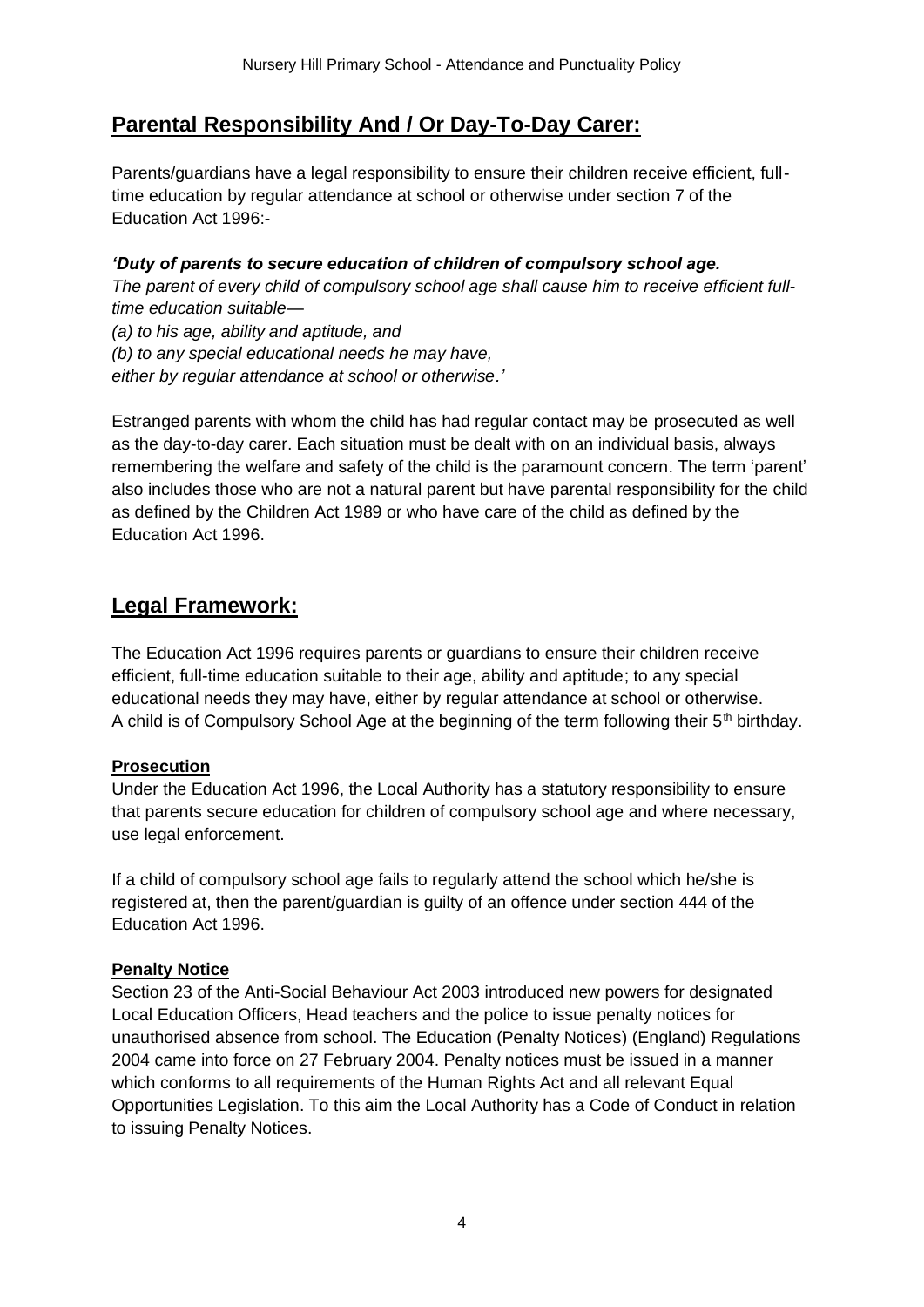Failure to pay the Penalty Notice may result in a prosecution under Section 444 of the Education Act 1996 for failing to ensure a pupil's attendance at school.

## <span id="page-4-0"></span>**How to Report an Absence:**

If a child is absent for any reason, the school should be informed by the parent/carer (not family friends or siblings) on the first day of absence and provide the school with an expected date of return and reason for absence.

This should then be followed up in the form of a written note on return to school outlining the reasons for absence and duration of absence. Any absences for which the school have received no explanation or when the school has reason to doubt the offered explanation will be recorded as an unauthorised absence.

Wherever possible, parents are expected to make routine appointments such as dental or medical, outside of school time and/or in school holidays.

#### <span id="page-4-1"></span>**Categories of Absence:**

There are two categories of absence:

- (i) Authorised (approved)
- (ii) Unauthorised (not approved)

Absences can only be authorised by the Head teacher (or designated member of staff).

#### <span id="page-4-2"></span>**Authorised Absence**

An absence is classified as authorised when a child has been away from school for a legitimate reason and the school has received notification from a parent. For example, if the child has been unwell and the parents telephones the school to explain the absence and follows up in writing.

Only the school can authorise an absence, parents **do not** have this authority. Consequently not all absences supported by parents will be classified as authorised. For example, if a parent takes a child out of school to go shopping during school hours, this will not mean it is an authorised absence.

#### <span id="page-4-3"></span>**Unauthorised Absence**

An absence is classified as unauthorised when a child is away from school without the permission of the school. Therefore an absence can be unauthorised even if the child is absent with the support of a parent i.e. Leave of Absence for the purpose of a family holiday.

<span id="page-4-4"></span>A child arriving after the close of registers without good reason and truancy will also be classified as an unauthorised absence.

## **Punctuality:**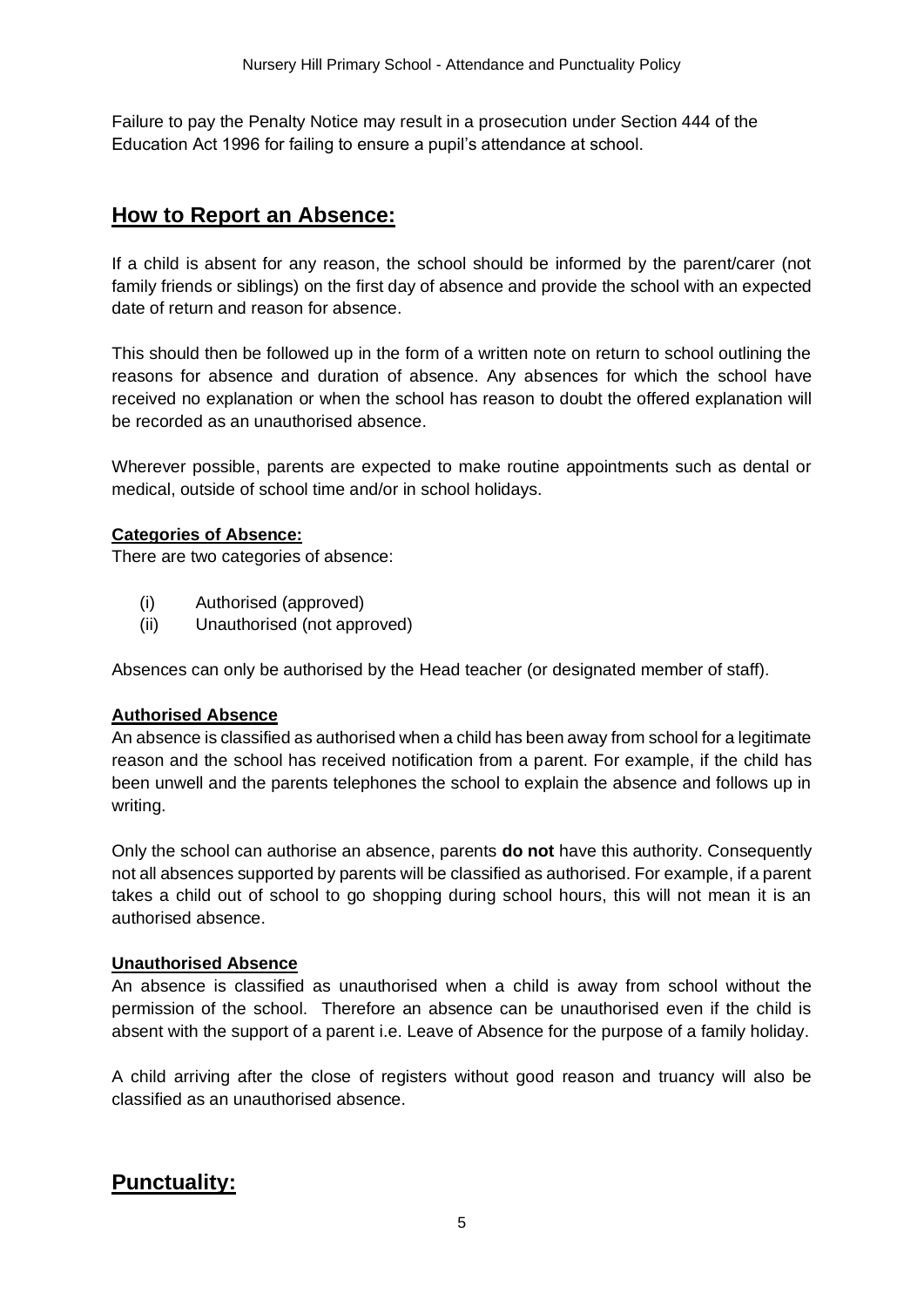When pupils arrive late, they miss out on essential instructions given at the beginning of the lesson. This can significantly reduce achievement, regardless of academic ability. Your child may also feel awkward arriving to the classroom where everyone else is settled. Furthermore, when one pupil arrives late, it disrupts the entire class and the teacher, therefore everyone's education is compromised.

Punctuality is vitally important and is a life skill that reaches into employment in later life. Pupils who are persistently late are disrupting not only their own education but also that of others. 10 minutes of lateness a day is equal to 31 hours of education being lost per academic year.

|                                       | <b>AM Session</b> | <b>PM Session</b> |
|---------------------------------------|-------------------|-------------------|
| Registration                          | 8.45am            | 1.00pm            |
| Close of Register (unauthorised late) | 9:15am            | 1.30pm            |

The school day officially starts at 8.45am, when the register is taken. If a child arrives after 8.45am and before 9:15am they will be marked as late, and receive an 'L' code. If a child arrives in school after 9.15am, registration will have closed and the child will receive a 'U' code, which is an unauthorised absence mark.

All pupils arriving late to school must sign in at the school office and reasons for lateness are required for the school records.

Where persistent lateness gives cause for concern, a Punctuality Letter will be send to a to notify a child's parents / carers of the lateness and offering them the opportunity to discuss this. If punctuality remains of concern, the child / parents may be invited to a meeting to discuss this, to enable the reasons for lateness to be understood. If appropriate, a Punctuality Action Plan will be put in place.

Where the total attendance of a child whose punctuality is of concern falls below the whole school attendance target, the [Staged Approach](#page-8-2) of this policy will have precedence.

## <span id="page-5-0"></span>**Persistent Absences:**

The government uses the term Persistent Absence to refer to absence of 10% or more, whether authorised or unauthorised.

There are of course, good reasons (especially illness), which make attendance at school sometimes difficult. Nevertheless lessons missed cannot be repeated and 'catching up' on work is never as good as the original learning experience. Pupils with persistent absence are often unlikely to attain their full potential at school, are at risk of failing to stay in education after leaving and are more at risk of other negative outcomes. It follows that if schools and local authorities focus on this high-risk group they will be in a strong position to make progress in the range of outcomes for children and young people for which they are accountable.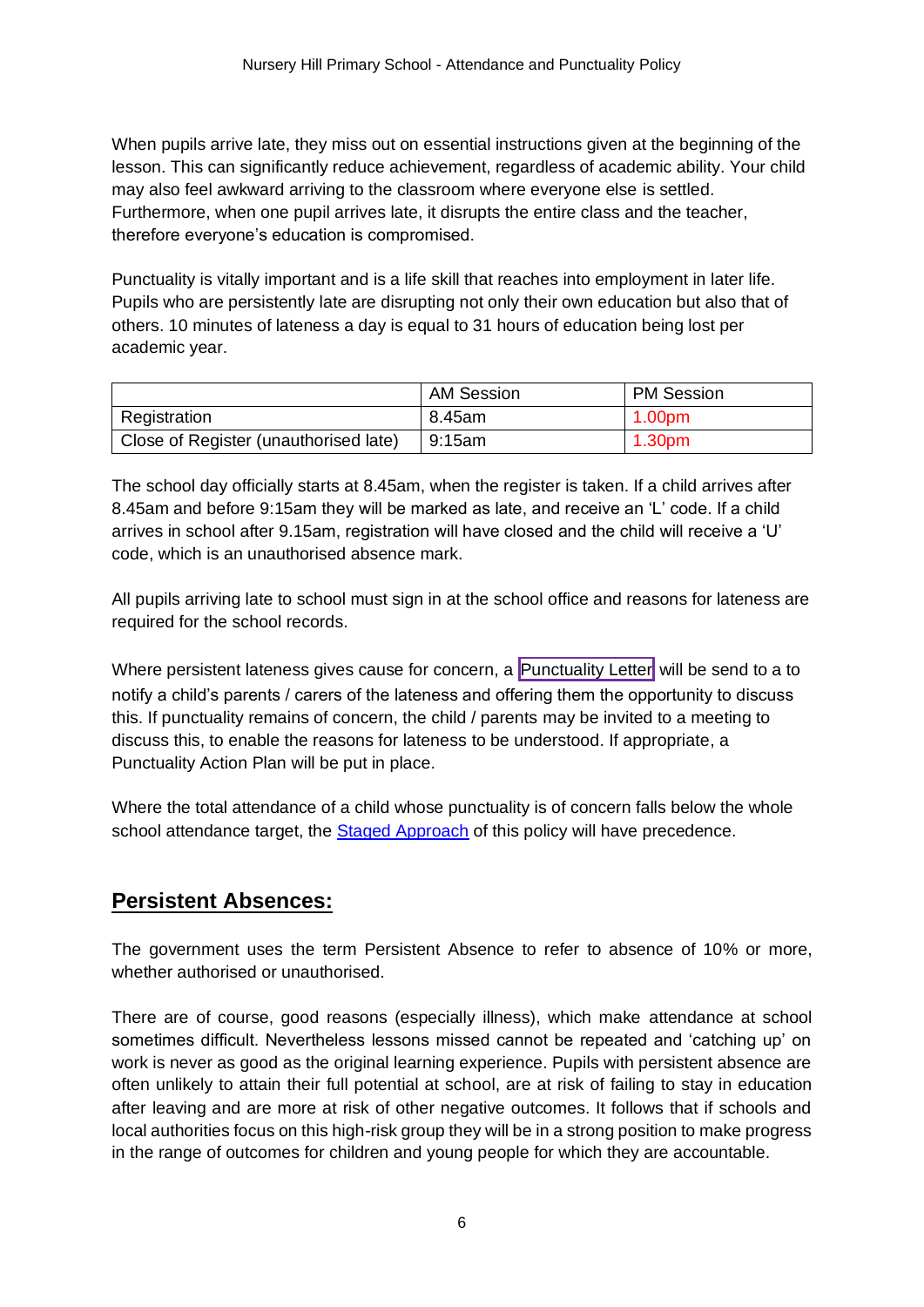## <span id="page-6-0"></span>**Roles and Responsibilities:**

Improved school attendance can only be achieved if viewed as a whole school approach which works in conjunction with families and the wider community. The school will endeavour to promote good attendance and punctuality through personal example. Attendance is the responsibility of every member of staff and not just teachers. The school will use a range of strategies and procedures to address attendance or punctuality issues and will promptly investigate any absenteeism, liaising closely with parents.

We will:

- Provide a warm and welcoming atmosphere
- Provide a safe learning environment
- Provide an empathetic response to any child's or parent's concerns

#### <span id="page-6-1"></span>**Governors**

We expect that Governors will:

- Ensure that the importance and value of good attendance is promoted within school, including pupils, parents and staff
- Annually review the school's Attendance and Punctuality Policy
- Identify a Governor with responsibility for monitoring attendance.
- Require the Head teacher/Attendance Lead to report on attendance and punctuality at termly Governing body meetings
- Ensure that the school comply with The Education (Pupil Registration)(England) Regulations 2006 and appropriate amendments, DfE coding guidance and other related legislation
- Attend and assist staff in meetings with parents where appropriate
- Consider, on an annual basis, if the school would benefit from a subscription to the Attendance, Compliance and Enforcement Service

#### <span id="page-6-2"></span>**The Leadership Team**

The Leadership team will nominate appropriate members of the school staff with individual responsibilities:

<span id="page-6-3"></span>Attendance Lead

- Ensure that all staff receive as part of their induction and ongoing CPD training in supporting families identified as an attendance concern
- Ensure that The Education (Pupil Registration)(England) Regulations 2006 (including amendments), DfE coding guidance and other related legislation is complied with
- Report schools' attendance data to the Governing body for each governors meeting (half termly)
- Ensure that attendance data is collated, analysed frequently to identify causes and patterns of absence
- Interpret the data to devise solutions to attendance concerns, meet and work with families to improve attendance
- Ensure accurate records are maintained in relation to attendance including minutes to meetings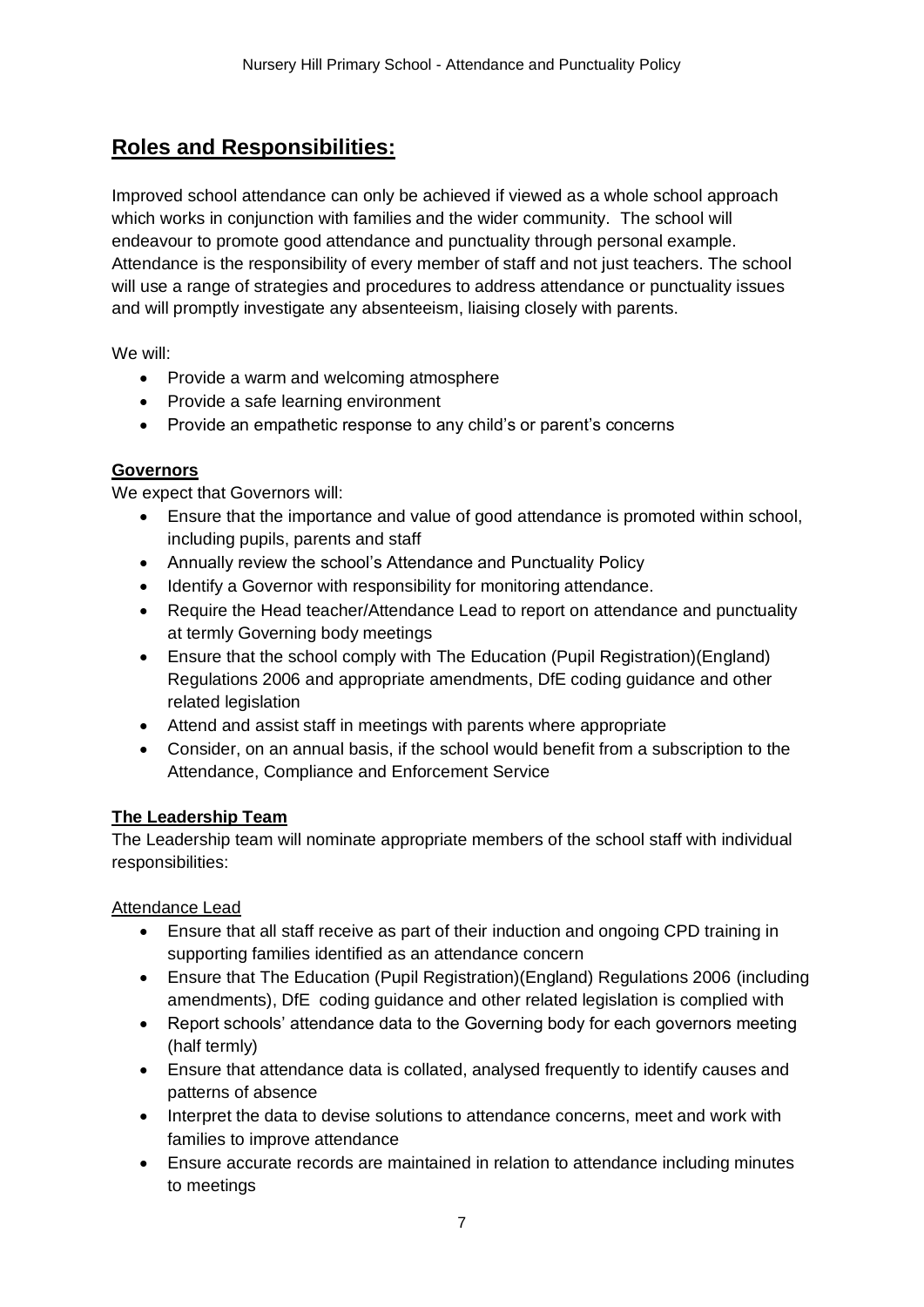- Evaluate the effectiveness of interventions
- Engage with a multi-agency response to support families and pupils to improve attendance
- Implement systems to report and monitor attendance of pupils of at alternative education provision
- Instigate where appropriate an Early Help process

#### <span id="page-7-0"></span>Class Teachers

- Form positive relationships with pupils and parents and actively promote the importance and value of good attendance
- Ensure that as a whole school approach to reinforce good attendance; good teaching and learning experiences
- Keep regular and accurate records of AM and PM attendance and punctuality
- Reward and recognise good attendance and punctuality
- Use staged interventions to establish guidelines and boundaries to sustain excellent attendance and punctuality concerns
- Ensure accurate records are kept in relation to attendance including minutes to meetings.

#### <span id="page-7-1"></span>Administration Staff

- Contact parents when a child fails to attend and where no message has been received to explain the absence.
- Follow up all unexplained absences to obtain explanations from parents
- Escalate to Attendance Lead absences of pupils of concern and if contact has not been established with home
- Regularly analyse attendance data
- Utilise the SIMS system to ensure that accurate records are kept in relation to reasons for absences

#### <span id="page-7-2"></span>Parents/Carers

To support their child in attending school we ask that all parents/carers:

- Ensure their child's regular school attendance and be aware of their legal responsibilities
- Talk to their child about school and take a positive interest in their child's work and educational progress, instilling the value of education and regular school attendance
- Ensure that their child arrives at school punctually and fully prepared for the school day
- Contact school by 9.30am each day their child is absent from school. Failure to advise school of a reason for absence could result in a home visit where appropriate.
- Notify the school of any home circumstances that might affect the behaviour and learning of their child
- Attend meetings as requested to discuss attainment and attendance where appropriate
- Contact the school to discuss any planned absences (i.e. funerals) prior to the absence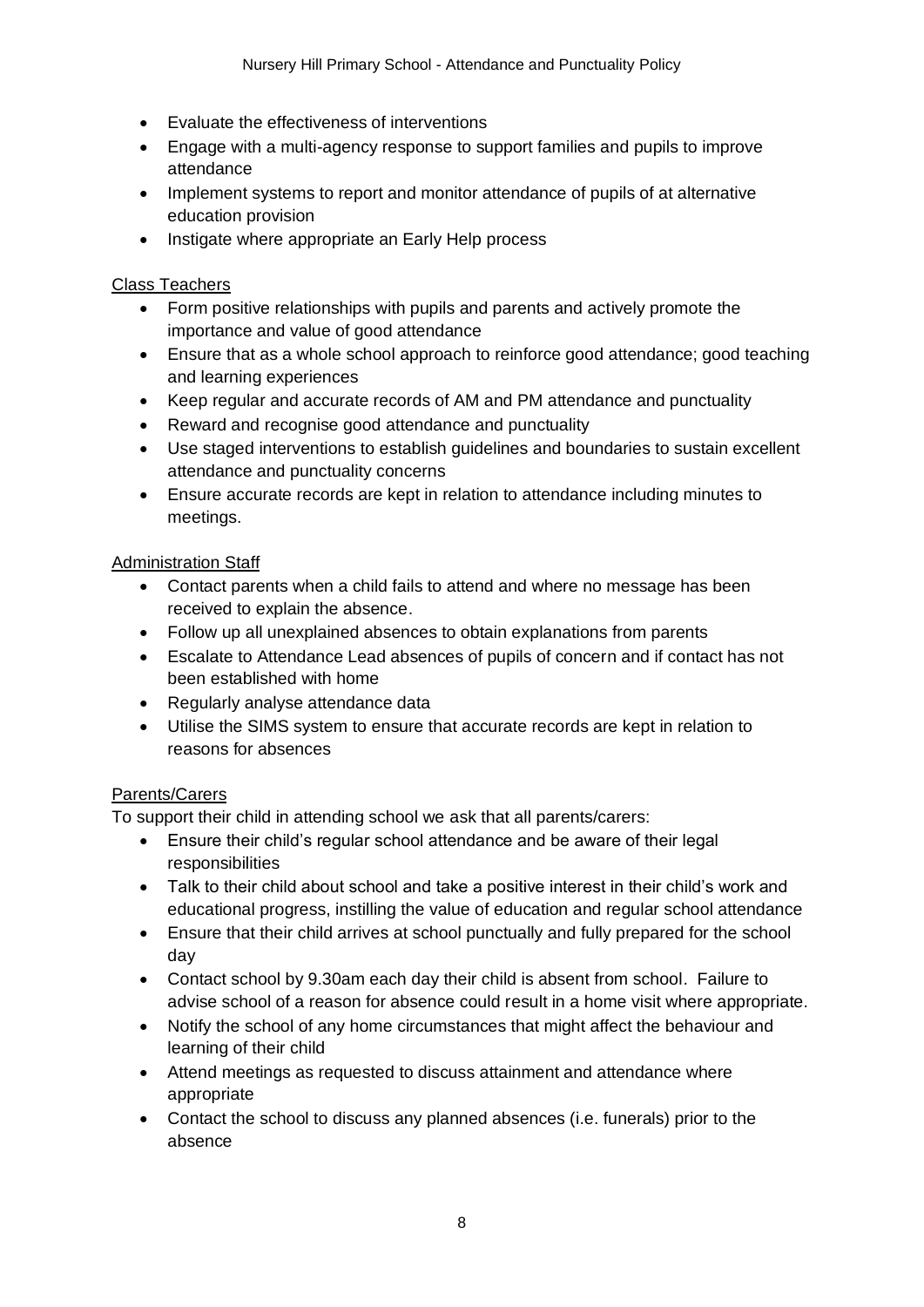- Try to avoid unnecessary absences, where possible make appointments for doctors, dentists etc. outside of school hours
- Notify the school immediately of any changes to contact details
- Ensure that their child is collected promptly at the end of the day
- Avoid arranging family holidays during term time

#### <span id="page-8-0"></span>Pupils

We expect that a pupil will:

- Attend school regularly and arrive punctually
- Arrive well prepared for the day ahead
- Speak to an adult if they are experiencing difficulties

## <span id="page-8-1"></span>**Monitoring Procedures:**

Pupils who are in school every day find learning more satisfying and manage the demands of the school day in a more positive way. The school monitors the attendance of all pupils and uses a staged approach to address any issues.

<span id="page-8-4"></span><span id="page-8-3"></span><span id="page-8-2"></span>

|                                                                                                                                                                                                                                                                                                                                                              | <b>Staged Approach To the Management of Attendance</b>                                            |                                                                                                                                                                                                                                                                                                                                                                                                                                                                         |  |
|--------------------------------------------------------------------------------------------------------------------------------------------------------------------------------------------------------------------------------------------------------------------------------------------------------------------------------------------------------------|---------------------------------------------------------------------------------------------------|-------------------------------------------------------------------------------------------------------------------------------------------------------------------------------------------------------------------------------------------------------------------------------------------------------------------------------------------------------------------------------------------------------------------------------------------------------------------------|--|
| Whole school attendance is monitored at a minimum of every half term but more<br>frequently as appropriate to the needs of the school.<br>The whole school attendance target is based on an evaluation of the last 3/5 years<br>previous attendance.<br>Attendance is more closely evaluated of pupils whose attendance is below the whole<br>school target. |                                                                                                   |                                                                                                                                                                                                                                                                                                                                                                                                                                                                         |  |
| <b>Stage</b>                                                                                                                                                                                                                                                                                                                                                 | Trigger                                                                                           | Outcome                                                                                                                                                                                                                                                                                                                                                                                                                                                                 |  |
| 1                                                                                                                                                                                                                                                                                                                                                            | Attendance falls below<br>the whole school target<br>and the child's attendance<br>is of concern. | Letter 1 will be sent to parents:<br>Expressing concern about attendance<br>$\bullet$<br>Informing the parents of current attendance<br>$\bullet$<br>Enclosing a registration certificate<br>$\bullet$<br>Reminding parents of their legal responsibilities<br>and the nature of 'persistent absence'<br>Welcoming the parents to arrange contact the<br>$\bullet$<br>school if they wish to discuss attendance further.<br>Attendance is monitored for a fixed period. |  |
| $\overline{2}$                                                                                                                                                                                                                                                                                                                                               | Parents have received a<br>Stage 1 letter and<br>attendance remains of<br>concern.                | Letter 2 will be sent to parents:<br>Informing parents of ongoing concern about<br>$\bullet$<br>attendance<br>Informing the parents of current attendance<br>$\bullet$<br>Enclosing a registration certificate<br>Reminding parents of their legal responsibilities<br>$\bullet$<br>and the nature of 'persistent absence'<br>Notifying parents that the child's attendance is<br>being monitored and of the duration of the<br>monitoring period.                      |  |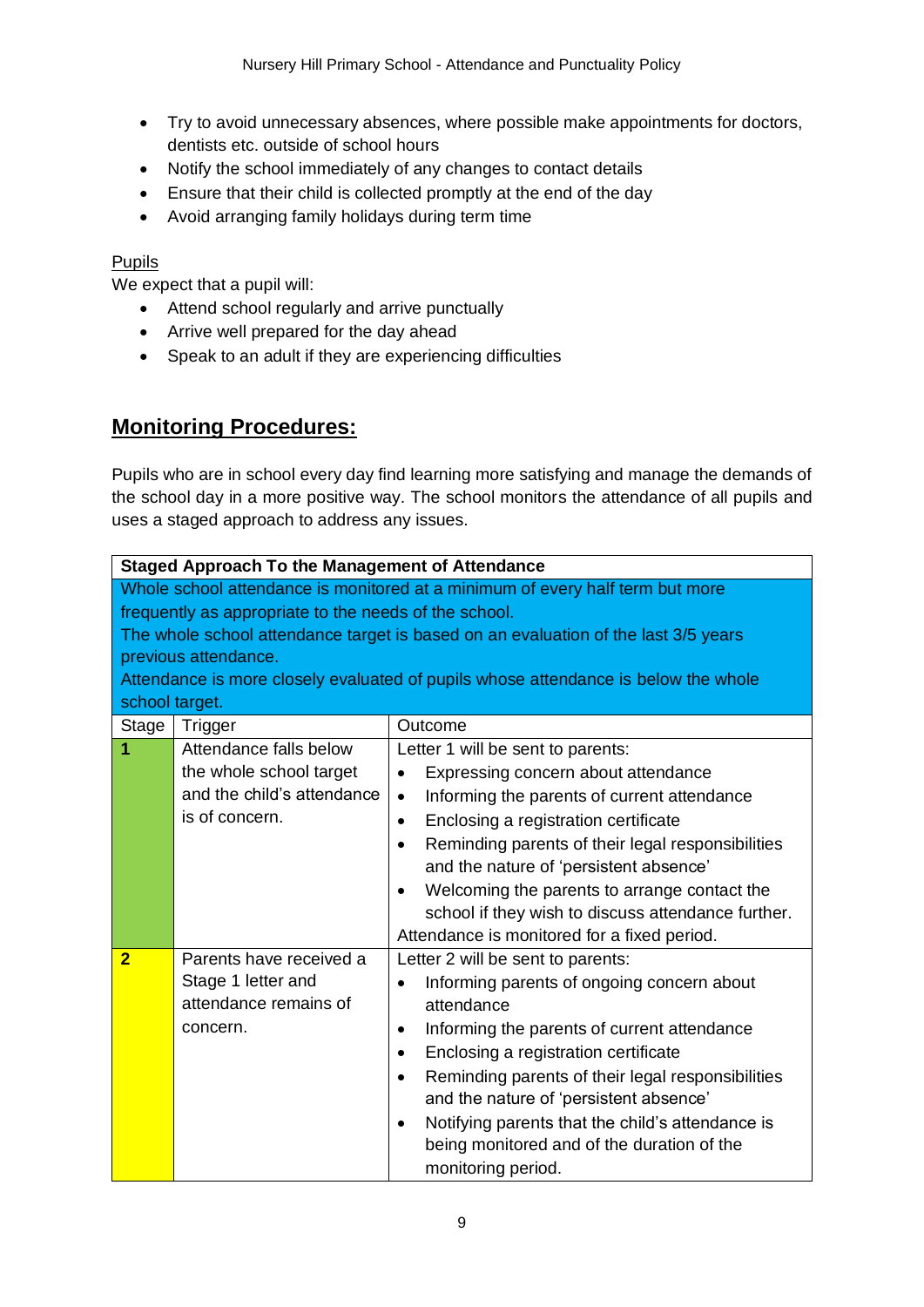<span id="page-9-0"></span>

|   |                                                                                                             | Welcoming the parents to arrange contact the<br>school if they wish to discuss attendance further.<br>Attendance is monitored for a fixed period.                                                                                                                                                                                                                                                                                                                                                                                                                                                                                                                                                                                                                                                                                                                                                |
|---|-------------------------------------------------------------------------------------------------------------|--------------------------------------------------------------------------------------------------------------------------------------------------------------------------------------------------------------------------------------------------------------------------------------------------------------------------------------------------------------------------------------------------------------------------------------------------------------------------------------------------------------------------------------------------------------------------------------------------------------------------------------------------------------------------------------------------------------------------------------------------------------------------------------------------------------------------------------------------------------------------------------------------|
| 3 | Parents have received a                                                                                     | Letter 3 will be sent to parents:                                                                                                                                                                                                                                                                                                                                                                                                                                                                                                                                                                                                                                                                                                                                                                                                                                                                |
|   | Stage 2 letter and<br>attendance remains of<br>concern.                                                     | Informing parents of ongoing concern about<br>attendance<br>Informing the parents of current attendance<br>$\bullet$<br>Enclosing a registration certificate<br>$\bullet$<br>Reminding parents of their legal responsibilities<br>$\bullet$<br>and the definition of 'persistent absence'<br>Requesting that the parents provide medical<br>evidence of absence for illness, to enable the<br>school to consider the authorisation of absence.<br>Inviting parents to an appointment with the<br>$\bullet$<br>Attendance Lead on a specific date, with the<br>purpose of discussing attendance, agreeing an<br>action plan of support, considering whether it may<br>be appropriate to involve outside agencies, and<br>setting an internal school attendance target.<br>Notifying parents that should they chose not to<br>attend, the meeting may take place without them<br>and a target set. |
| 4 | Parents have failed an                                                                                      | Letter 4 will be sent to parents:                                                                                                                                                                                                                                                                                                                                                                                                                                                                                                                                                                                                                                                                                                                                                                                                                                                                |
|   | internal school<br>attendance target and<br>attendance is below the<br>level of Persistent<br>Absence (90%) | Informing parents of ongoing concern about<br>$\bullet$<br>attendance<br>Informing the parents of attendance during the<br>$\bullet$<br>target period.<br>Enclosing a registration certificate<br>$\bullet$<br>Notifying parents that the school intends to<br>discuss their child's attendance with its Education<br>Casework Officer, of the Attendance Compliance<br>and Enforcement Service's Traded Service, and<br>may make a formal referral.                                                                                                                                                                                                                                                                                                                                                                                                                                             |
|   | During a monitoring<br>period, attendance<br>improves.                                                      | A Letter of Praise will be sent to parents:<br>Informing the parents of attendance during<br>the monitoring period.<br>Notifying parents that the school will continue<br>to monitor attendance to ensure sustained<br>improvement.                                                                                                                                                                                                                                                                                                                                                                                                                                                                                                                                                                                                                                                              |

## <span id="page-9-2"></span><span id="page-9-1"></span>**Rewards:**

The school promotes regular attendance in the following ways: Assemblies, school values statement, PSHE and through rewards. Attendance is discussed and Registration Certificates are shared during Parent Consultations and in School Reports. Along with other reports, attendance records are passed on to receiving schools when a child moves school.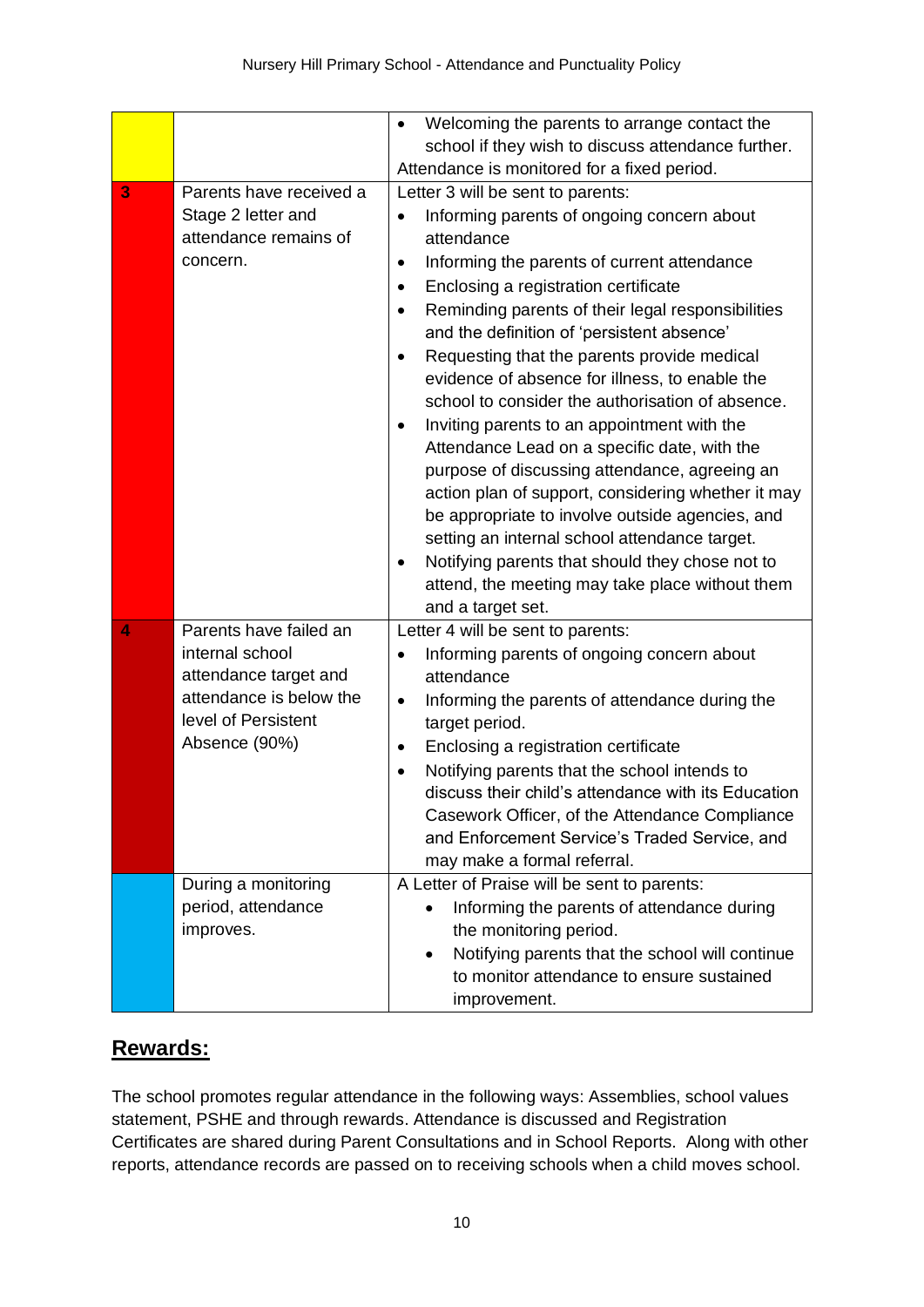All the children who have outstanding attendance in any one term will receive an excellence certificate for attendance awarded at the Awards Ceremony every term. Annual awards are also given, awarded at the end of year Awards Ceremony.

## <span id="page-10-0"></span>**Leave of Absence Regulations**

The Government have issued new regulations in September 2013 regarding Leave of Absence; The Education (Pupil Regulations) (England) Regulations 2006 as amended by Education (Pupil Regulations) (England) (Amendment) Regulations 2013

- ➢ Head teachers **shall not** grant **any** Leave of Absence during term time **unless they consider** there are **exceptional** circumstances relating to the application.
- ➢ Parents do not have any entitlement to take their children on holiday during term time. Any application for leave must establish that there are **exceptional circumstances** and the Head Teacher must be satisfied that the circumstances warrant the granting of leave.
- $\triangleright$  Head Teachers will determine how many school days a child may be absent from school if the leave is granted.
- $\triangleright$  The school can only consider applications for Leave of Absence which are made by the resident parent, i.e. the parent with whom the child normally resides.
- $\triangleright$  Applications for Leave of Absence must be made in advance and failure to do so will result in the absence being unauthorised which may result in legal action against the parent, by Fixed Penalty Notice.
- $\triangleright$  Applications for Leave of Absence which are made in advance and refused will result in the absence being recorded as "unauthorised". This may result in legal action against the parent, by way of a Fixed Penalty Notice, if the child is absent from school during that period.
- ➢ All matters of unauthorised absence relating to a Leave of Absence will be referred to the Attendance, Compliance and Enforcement Service of Warwickshire County Council.
- ➢ The Attendance, Compliance and Enforcement Service have the authority to consider issuing Fixed Penalty Notices for Leave of Absence in line with the Warwickshire County Council's Non-School Attendance and Penalty Notices Code of Conduct. (A copy of which can be found at https://www.warwickshire.gov.uk/pupilnonattendance).
- $\triangleright$  If a Fixed Penalty Notice is issued and is not paid within the timeframe set out in that Notice, the matter will be referred to Warwickshire County Council's Legal Services to consider instigating criminal prosecution proceedings under S444 of Education Act 1996.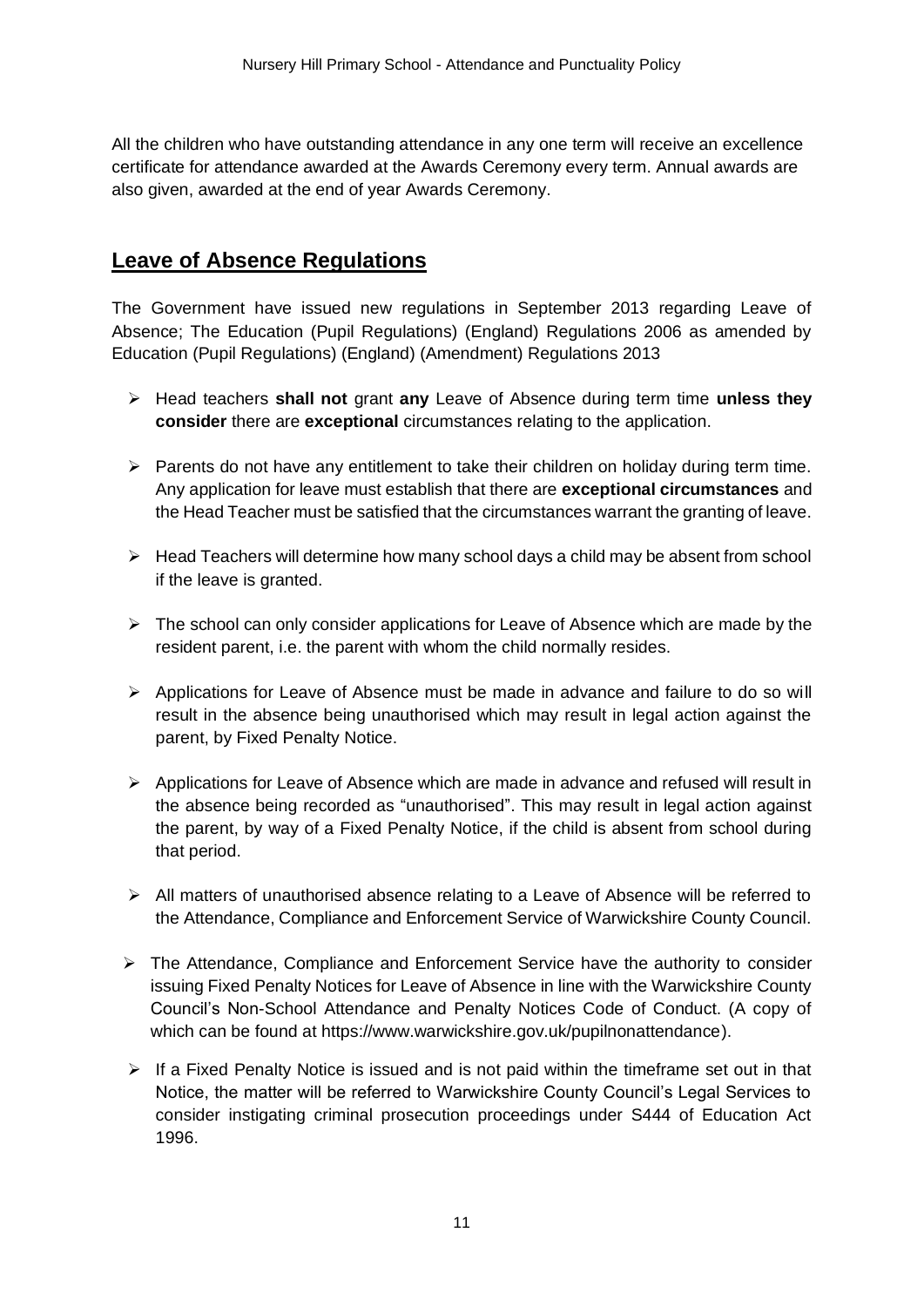**Each application for a Leave of Absence will be considered on a case by case basis and on its own merits.**

## <span id="page-11-1"></span>**Nursery:**

Whilst Nursery and Pre School children are not of statutory age the school's high expectations of attendance and punctuality still apply. Legal sanctions cannot be applied to children not of statutory age; however, all other practices and procedures will be applied in order to ensure an early commitment from parents/carers towards their child's education and attainment.

The Improving Attendance at School – Charlie Taylor report 2012 supports the importance of early years attendance monitoring. Therefore the school will record the attendance of nursery age pupils in line with the DfE Attendance coding guidance.

## <span id="page-11-2"></span>**Deletions from the Register:**

In accordance with the Education (Pupil Registration) (England) Regulations 2006, pupils will only be deleted from the register when one of the following circumstances applies:

- The school is replaced by another school on a School Attendance Order
- The School Attendance Order is revoked by the local authority
- The pupil has ceased to be of compulsory school age
- **•** Permanent exclusion has occurred and procedures have been completed
- Death of a pupil
- **EXEC** Transfer between schools
- Pupil withdrawn to be educated outside the school system
- Failure to return from an extended holiday after both the school and the local authority have tried to locate the pupil
- A medical condition prevents their attendance and return to the school before ending compulsory school-age
- **•** In custody for more than four months (in discussion with The Youth Offending Team)
- 20 days continuous unauthorised absence and both the local authority and school have tried to locate the pupil
- **EXECT** Left the school but not known where he/she has gone after both the school and the local authority have tried to locate the pupil

Nursery Hill Primary School will follow Warwickshire County Councils Children Missing Education Protocol when a pupil's whereabouts is unknown.

## <span id="page-11-0"></span>**Performance:**

It is important to set realistic targets. The school will look at the interventions as part of the evaluation process in order to maintain their effectiveness.